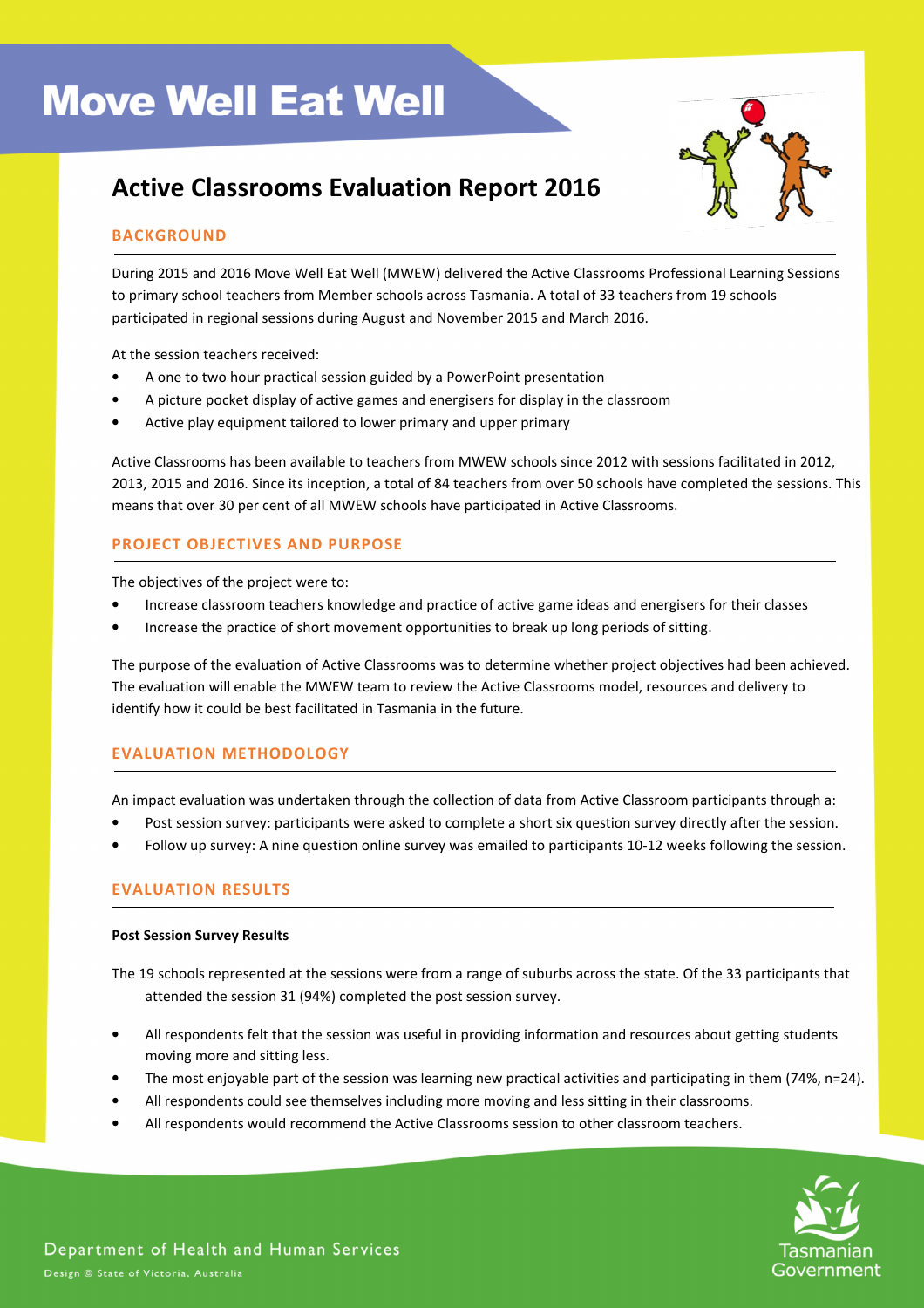### Follow Up Survey Results

Of the 33 participants that attended the sessions, 14 (42%) completed the post session online survey. The main results were:

- All respondents had tried activities from the Active Classrooms session with their class with the most used. activities being stretching or movement breaks (93%, n=13) and active games from the pocket display (86%, n=12)
- Around 80% (n=11) of respondents thought that the equipment supplied at the session was useful in getting students moving.
- All respondents believed that the energisers and/or active games had positive impacts on students' behaviour or concentration. Some teachers comments were:

'It has definitely helped some members of my class who find it difficult to remain focused for long periods of Time. I have also found that by letting students know there will be scheduled breaks has helped to increase their reading stamina.'

• All respondents had shared Active Classrooms information within their schools in some capacity, with most sharing it with other teachers (79%, n=11).

Some teacher comments were:

'As part of my PDP, I am supplying each teacher with a folder of resources--Energisers, Active games, Web sites, Stretching and Yoga activities. Along with a survey as to how useful the information and ideas are, especially for the winter months when daily PE is not such a feasible option.'

'I've shared the yoga site with parents to use with their children at home. One parent with a wriggly 6 and 4 year old has been using it at home with calming benefits for the entire family.'

• All respondents provided a brief summary of 'how students in your class are moving more and sitting less as a result of Active Classrooms'. Some teacher comments were:

'We have incorporated the Move Well Eat Well moves into out refueling break in the mornings and as an alternative at Daily PE time when wet weather games are usually more sedentary.'

'We have used the pocket display active classroom games in our guided reading program- practiced them and taught them in our school wide fitness fun program.'

'Go Noodle is a huge success in our classroom. My students particularly like the guided dance category but their favourite is stretching with Maximo. I'm very appreciative of the newly added activities for indoor recesses. We have also used active games to allow the students to have breaks during sitting sessions to a lesser degree.'

• If participating in Active Classrooms again, respondents would like to see more practical activities (57%, n=8).

## THEMES

#### Theme 1: Highly appropriate session duration and content

There were no differences in the results on the appropriateness of session duration and content between the one and two hour sessions, in fact all respondents of the one hour session all said it was 'very appropriate'. All respondents found the content useful and liked the balance of information/theory and the practical moving activities.